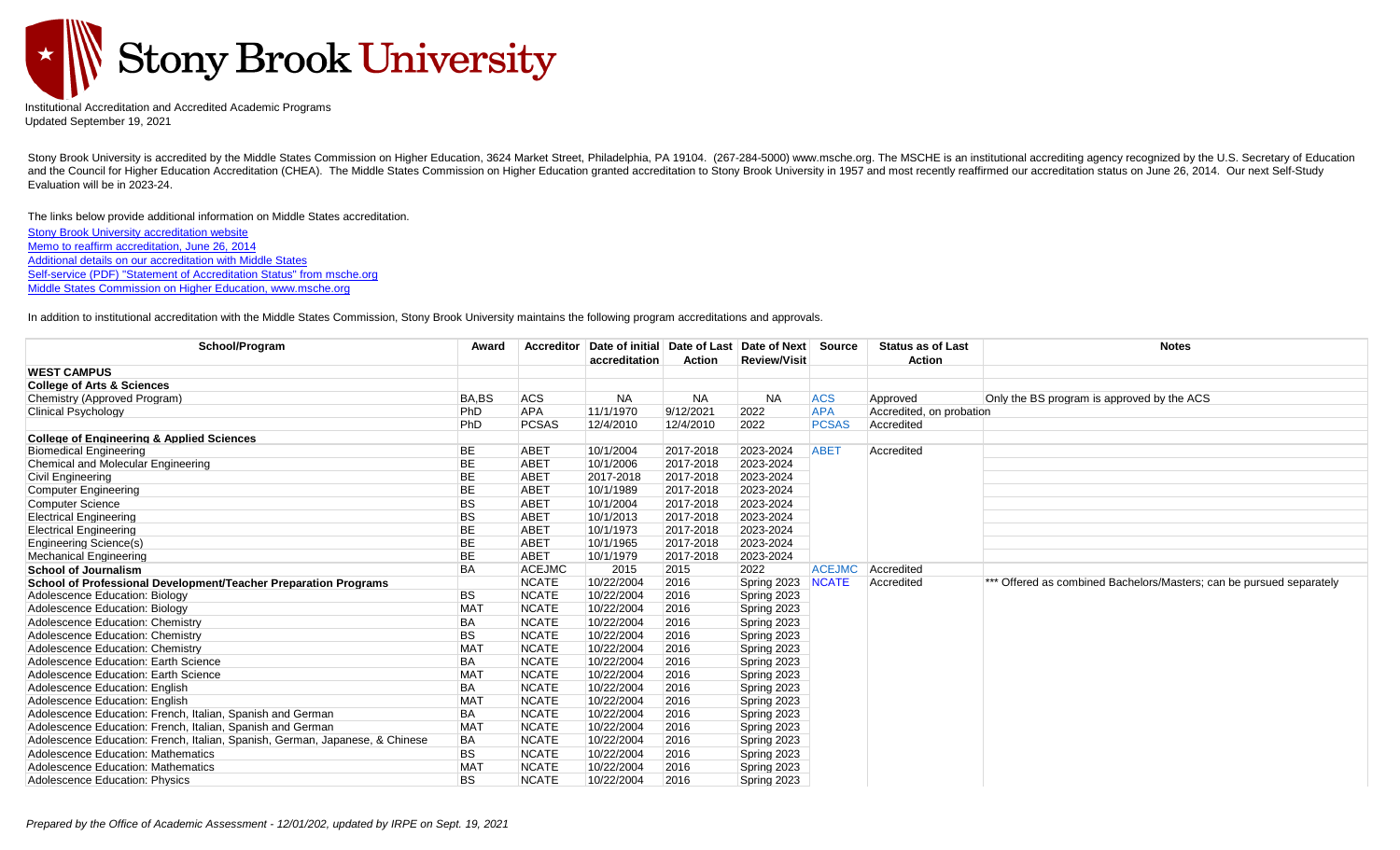

Institutional Accreditation and Accredited Academic Programs Updated September 19, 2021

| School/Program                                                             | Award           | <b>Accreditor</b> | Date of initial Date of Last |               | Date of Next Source |               | <b>Status as of Last</b> | <b>Notes</b>                                                         |
|----------------------------------------------------------------------------|-----------------|-------------------|------------------------------|---------------|---------------------|---------------|--------------------------|----------------------------------------------------------------------|
|                                                                            |                 |                   | accreditation                | <b>Action</b> | <b>Review/Visit</b> |               | Action                   |                                                                      |
| Adolescence Education: Physics                                             | <b>MAT</b>      | <b>NCATE</b>      | 10/22/2004                   | 2016          | Spring 2023         |               |                          |                                                                      |
| Adolescence Education: Social Studies                                      | BA              | <b>NCATE</b>      | 10/22/2004                   | 2016          | Spring 2023 NCATE   |               | Accredited               | *** Offered as combined Bachelors/Masters; can be pursued separately |
| Adolescence Education: Social Studies                                      | <b>MAT</b>      | <b>NCATE</b>      | 10/22/2004                   | 2016          | Spring 2023         |               |                          |                                                                      |
| Educational Leadership (School Building Leader and School District Leader) | <b>CERT</b>     | <b>NCATE</b>      | 10/22/2004                   | 2016          | Spring 2023         |               |                          |                                                                      |
| School District Business Leader (SDBL)                                     | <b>CERT</b>     | <b>NCATE</b>      | 10/22/2004                   | 2016          | Spring 2023         |               |                          |                                                                      |
| Teaching English to Speakers of Other Languages (TESOL)                    | <b>BA</b>       | <b>NCATE</b>      | 10/22/2004                   | 2016          | Spring 2023         |               |                          |                                                                      |
| Teaching English to Speakers of Other Languages (TESOL)                    | <b>MAT</b>      | <b>NCATE</b>      | 10/22/2004                   | 2016          | Spring 2023         |               |                          |                                                                      |
| <b>EAST CAMPUS/HEALTH SCIENCES CENTER</b>                                  |                 |                   |                              |               |                     |               |                          |                                                                      |
| <b>School of Dental Medicine</b>                                           |                 |                   |                              |               |                     |               |                          |                                                                      |
| <b>Dental Medicine</b>                                                     | <b>DDS</b>      | <b>CODA</b>       | 1973                         | 2013          | 2021                | <b>CODA</b>   | Accredited               | <b>Post Graduate Certificate</b>                                     |
| Dental Anesthesiology                                                      | <b>CERT</b>     | <b>CODA</b>       | 2009                         | 2017          | 2025                |               |                          |                                                                      |
| Endodontics                                                                | <b>CERT</b>     | <b>CODA</b>       | 1998                         | 2013          | 2020                |               |                          |                                                                      |
| <b>General Practice Residency</b>                                          | <b>CERT</b>     | CODA              | 1980                         | 2013          | 2021                |               |                          |                                                                      |
| Orthodontics & Dentofacial Orthopedics                                     | <b>CERT</b>     | <b>CODA</b>       | 1991                         | 2013          | 2021                |               |                          |                                                                      |
| Oral and Maxillofacial Radiology                                           | <b>CERT</b>     | <b>CODA</b>       | 2017                         | 2019          | 2026                |               |                          |                                                                      |
| Pediatric Dentistry                                                        | <b>CERT</b>     | <b>CODA</b>       | 2007                         | 2016          | 2023                |               |                          |                                                                      |
| Periodontics                                                               | <b>CERT</b>     | CODA              | 1991                         | 2013          | 2021                |               | Accredited               | Post Graduate Certificate                                            |
| <b>Prosthodontics</b>                                                      | <b>CERT</b>     | <b>CODA</b>       | 2017                         | 2017          | 2024                |               |                          |                                                                      |
| <b>School of Health Technology and Management</b>                          |                 |                   |                              |               |                     |               |                          |                                                                      |
| <b>Athletic Training</b>                                                   | <b>BS</b>       | <b>CAATE</b>      | 9/10/2004                    | <b>NA</b>     | 2020-2021           | <b>CAATE</b>  | Accredited               |                                                                      |
| <b>Clinical Laboratory Sciences</b>                                        | <b>BS</b>       | <b>NAACLS</b>     | 1972                         | 2016          | 2026                | <b>NAACLS</b> | Accredited               |                                                                      |
| <b>Medical Dosimetry</b>                                                   | <b>CERT</b>     | <b>JRCERT</b>     | 2014                         | 2015          | 2023                | <b>JRCERT</b> | Accredited               |                                                                      |
| Nuclear Medicine                                                           | <b>CERT</b>     | <b>JRCERT</b>     | 2017                         | 10/31/2017    | 2020                |               |                          |                                                                      |
| Occupational Therapy                                                       | BS/MS*          | <b>ACOTE</b>      | 1997                         | 2012          | 2023                | <b>ACOTE</b>  | Accredited               | BS in Health Sciences, MS in Occupational Therapy                    |
| Occupational Therapy                                                       | <b>MS</b>       | <b>ACOTE</b>      | 1997                         | 2012          | 2023                |               | Accredited               |                                                                      |
| Phlebotomy Training Program                                                | <b>COLOR</b>    | <b>ASPT</b>       | 1992                         | 12/1/2019     | 12/1/2020           | <b>ASPT</b>   | Accredited               |                                                                      |
| Physical Therapy (Entry-Level)                                             | <b>DPT</b>      | <b>CAPTE</b>      | 09/1973                      | 10/7/2011     | Spring 2022         | <b>CAPTE</b>  | Accredited               |                                                                      |
| Physician Assistant (Entry Level)                                          | <b>MS</b>       | ARC-PA            | 9/1/1972                     | 9/10/2017     | 9/1/2027            | <b>ARC-PA</b> | Accredited               |                                                                      |
| Polysomnographic Technology                                                | <b>CERT</b>     | <b>CAAHEP</b>     | 11/17/2010                   | 2016          | 2021                | <b>CAAHEP</b> | Accredited               |                                                                      |
| Polysomnography (specialty option)                                         | ----            | CoARC             | 5/20/2005                    | 07/01/2021    | 2031                | <b>CoARC</b>  | Accredited               | <b>Specialty Option</b>                                              |
| <b>Respiratory Care</b>                                                    | <b>BS</b>       | CoARC             | 3/10/1972                    | 07/01/2021    | 2031                |               |                          |                                                                      |
| <b>School of Medicine</b>                                                  |                 |                   |                              |               |                     |               |                          |                                                                      |
| Medicine                                                                   | <b>MD</b>       | <b>LCME</b>       | 1971                         | 2019          | 2026-27             | <b>LCME</b>   | Accredited               |                                                                      |
| Public Health                                                              | <b>MPH</b>      | <b>CEPH</b>       | 10/4/2008                    | 12/31/2013    | 7/1/2021            | <b>CEPH</b>   | Accredited               |                                                                      |
| Stony Brook University Hospital                                            | ----            | <b>ACGME</b>      | <b>NA</b>                    | 4/19/2017     | 4/1/2021            | <b>ACGME</b>  | Accredited               |                                                                      |
| Anesthesiology                                                             | Residency ACGME |                   | 11/1/1980                    | 4/20/2012     | 10/1/2023           | <b>ACGME</b>  | Accredited               |                                                                      |
| Colon and rectal surgery                                                   | Residency ACGME |                   | 7/1/2006                     | 9/14/2011     | 3/1/2020            | <b>ACGME</b>  | Accredited   warning     |                                                                      |
| Dermatology                                                                | Residency ACGME |                   | 7/1/1990                     | 10/22/2008    | 11/1/2020           | <b>ACGME</b>  | Accredited               |                                                                      |
| Emergency medicine                                                         | Residency ACGME |                   | 2/15/1990                    | 1/8/2018      | 1/1/2021            | <b>ACGME</b>  | Accredited               |                                                                      |
| Family medicine                                                            | Residency ACGME |                   | 9/11/1979                    | 1/29/2013     | 2/1/2023            | <b>ACGME</b>  | Accredited               |                                                                      |
| Internal medicine                                                          | Residency ACGME |                   | 7/26/1972                    | 1/17/2012     | 11/1/2023           | <b>ACGME</b>  | Accredited               |                                                                      |
| Cardiovascular disease                                                     | Residency ACGME |                   | 7/1/1987                     | 1/24/2012     | 11/1/2023           | <b>ACGME</b>  | Accredited               |                                                                      |
| Interventional cardiology                                                  | Residency ACGME |                   | 7/1/1999                     | 1/25/2012     | 11/1/2023           | <b>ACGME</b>  | Accredited               |                                                                      |
| Clinical cardiac electrophysiology                                         | Residency ACGME |                   | 7/1/2009                     | 9/22/2011     | 11/1/2023           | <b>ACGME</b>  | Accredited               |                                                                      |
| Endocrinology, diabetes, and metabolism                                    | Residency ACGME |                   | 7/1/1987                     | 2/8/2012      | 11/1/2023           | <b>ACGME</b>  | Accredited               |                                                                      |
| Gastroenterology                                                           | Residency ACGME |                   | 7/1/1987                     | 1/18/2012     | 11/1/2023           | <b>ACGME</b>  | Accredited               |                                                                      |
| Infectious disease                                                         | Residency ACGME |                   | 7/1/1987                     | 1/18/2012     | 11/1/2023           | <b>ACGME</b>  | Accredited               |                                                                      |